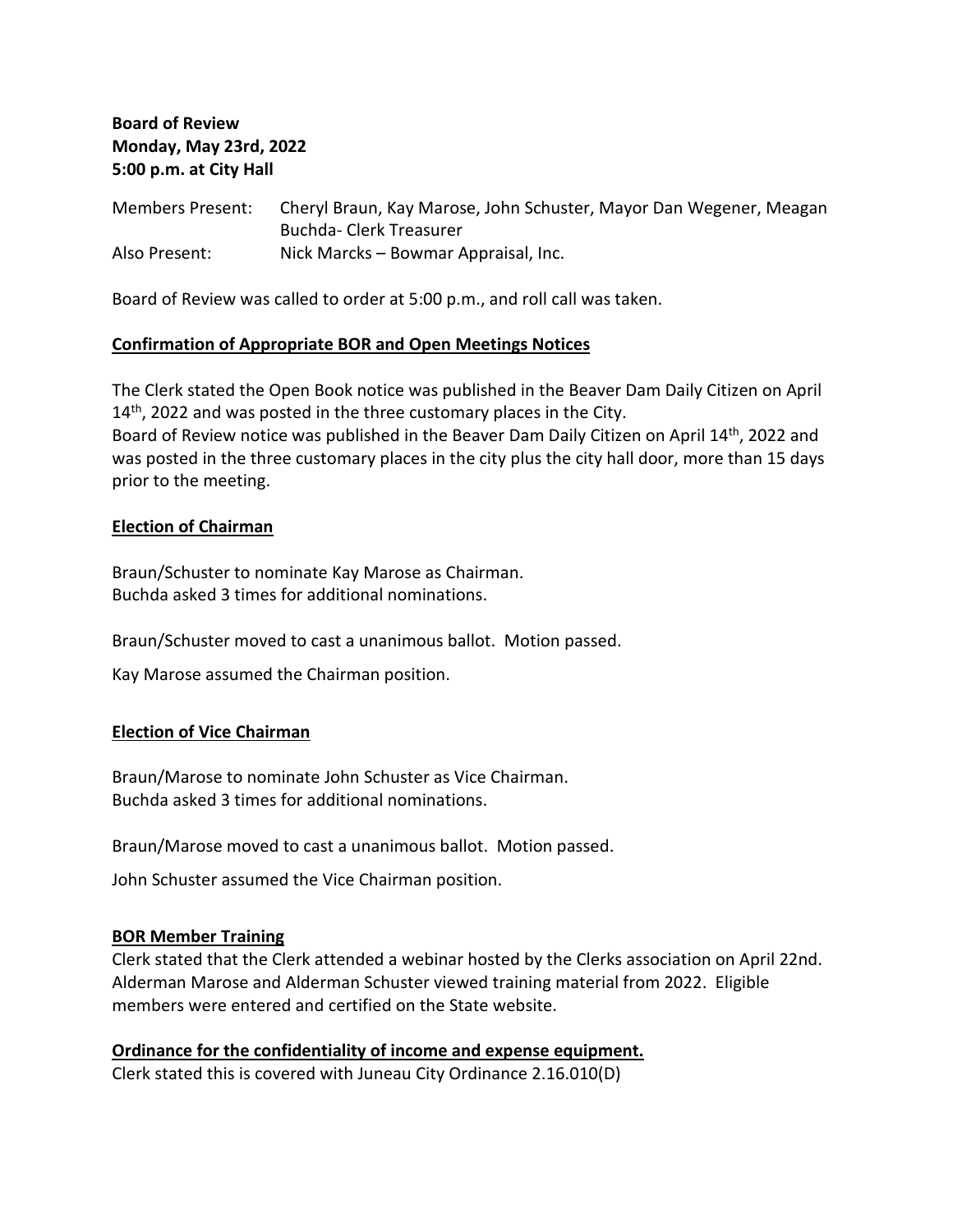## **Review of New Laws:**

At least one board member must attend training each year prior to the first Board of Review Meeting.

## **Adoption of Policies:**

A. Procedure for sworn telephone testimony and sworn written testimony. To adopt a policy for good cause as determined by the board of review will accept telephone testimony.

Marose/Schuster Motioned to adopt Policy regarding sworn telephone testimony. Motion passed.

B. Procedure for waiver of Board of Review hearing requests. To adopt a policy for good cause to grant a waiver determined by the board of review.

Marose/Schuster Adoption of Policy regarding waiver of BOR hearing requests. Motion passed.

## **Filing and Summery of Annual Assessment Report by Assessor's Office.**

Open Book was held on May 11, 2022, from 9:00 a.m. to 11:00 a.m.

Assessor's affidavit was signed on May 23, 2022.

Assessment notices were sent to property owners on April 29, 2022.

## **Mayor Dan Wegener joined the meeting at 5:17 p.m.**

# **Discussion/Action - Certify all corrections of error under state law (Wis. Stat § 70.43).** NONE

# **Discussion /Action - Verify withthe Assessorthat open book changes are included in the assessment roll.**

Assessor verified all changes were made

# **Allow taxpayers to examine assessment data.** NONE

The tape recorder was turned off at 5:26 p.m.